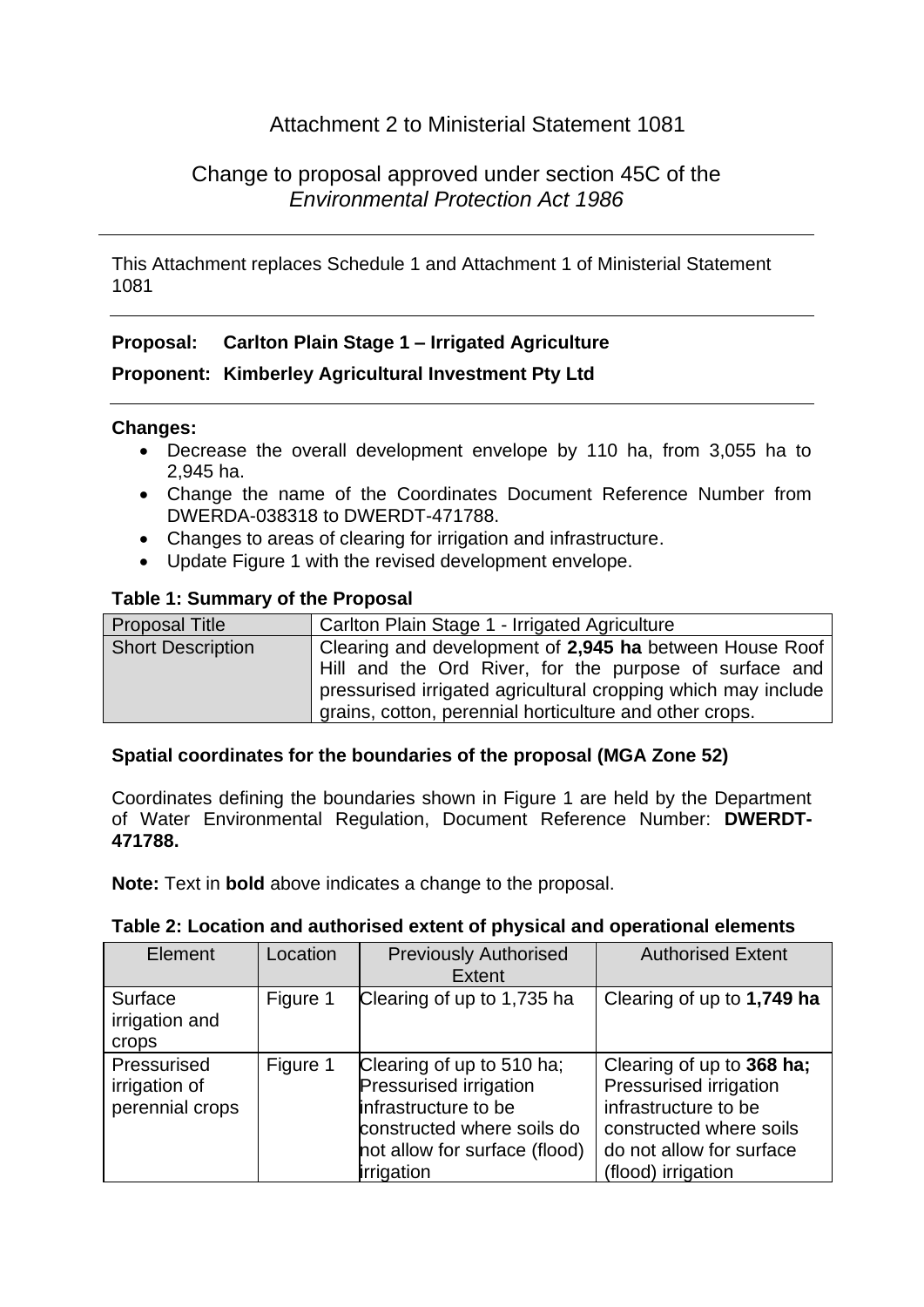| Element                                      | Location | <b>Previously Authorised</b><br><b>Extent</b>                               | <b>Authorised Extent</b>                                            |
|----------------------------------------------|----------|-----------------------------------------------------------------------------|---------------------------------------------------------------------|
| Infrastructure                               | Figure 1 | Clearing of up to 810 ha;<br>within Stage 1 development<br>envelope         | Clearing of up to 828 ha;<br>within Stage 1<br>development envelope |
| Annual irrigation<br>of water<br>abstraction | Figure 1 | 27.6 gigalitres (GL) from the 27.6 gigalitres (GL) from<br>Ord River system | the Ord River system                                                |

# **Table 3: Abbreviations and Definitions**

| <b>Abbreviation</b>                 | Term                                                                                                                                                                     |  |  |  |
|-------------------------------------|--------------------------------------------------------------------------------------------------------------------------------------------------------------------------|--|--|--|
| <b>CEO</b>                          | <b>Chief Executive Officer</b>                                                                                                                                           |  |  |  |
| Environmental                       | Key component of the Environmental Management Plan which                                                                                                                 |  |  |  |
| Management Plan                     | are the legal requirements to be met by the proponent in                                                                                                                 |  |  |  |
| Provisions                          | implementing the Environmental Management Plan.                                                                                                                          |  |  |  |
| <b>EPA</b>                          | <b>Environmental Protection Authority</b>                                                                                                                                |  |  |  |
| EP Act                              | <b>Environmental Protection Act 1986</b>                                                                                                                                 |  |  |  |
| ha                                  | Hectare                                                                                                                                                                  |  |  |  |
| <b>Outcome-based provisions</b>     |                                                                                                                                                                          |  |  |  |
| Outcome                             | Proposal-specific, desired state for an environmental factor/s to<br>be achieved from the implementation of outcome-based<br>provisions.                                 |  |  |  |
| Trigger criteria                    | Criteria that provide an early warning that the threshold criteria<br>may not be met.                                                                                    |  |  |  |
| Threshold criteria                  | Limit of acceptable impact beyond which there is likely to be a<br>significant effect on the environment, which indicates the<br>environmental outcome is not being met. |  |  |  |
| Monitoring                          | Monitoring to determine if trigger criteria and threshold criteria<br>are exceeded.                                                                                      |  |  |  |
| <b>Trigger level</b><br>actions     | Actions to be implemented in the event that trigger criteria are<br>exceeded.                                                                                            |  |  |  |
| Threshold<br>contingency<br>actions | Actions to be implemented in the event that threshold criteria<br>are exceeded.                                                                                          |  |  |  |
| Reporting                           | Reporting of monitoring results against trigger criteria and<br>threshold criteria to demonstrate that the outcome/s have been<br>met.                                   |  |  |  |
| <b>Management-based provisions</b>  |                                                                                                                                                                          |  |  |  |
| Management                          | Risk-based actions to be implemented to meet the                                                                                                                         |  |  |  |
| actions                             | environmental objective.                                                                                                                                                 |  |  |  |
| Management                          | Targets to determine the effectiveness of the management                                                                                                                 |  |  |  |
| targets                             | actions.                                                                                                                                                                 |  |  |  |
| Monitoring                          | Monitoring to measure the effectiveness of management<br>actions.                                                                                                        |  |  |  |
| Reporting                           | Reporting of implementation of management actions and                                                                                                                    |  |  |  |
|                                     | reporting on the effectiveness of management actions to                                                                                                                  |  |  |  |
|                                     | demonstrate that the objective/s have been met.                                                                                                                          |  |  |  |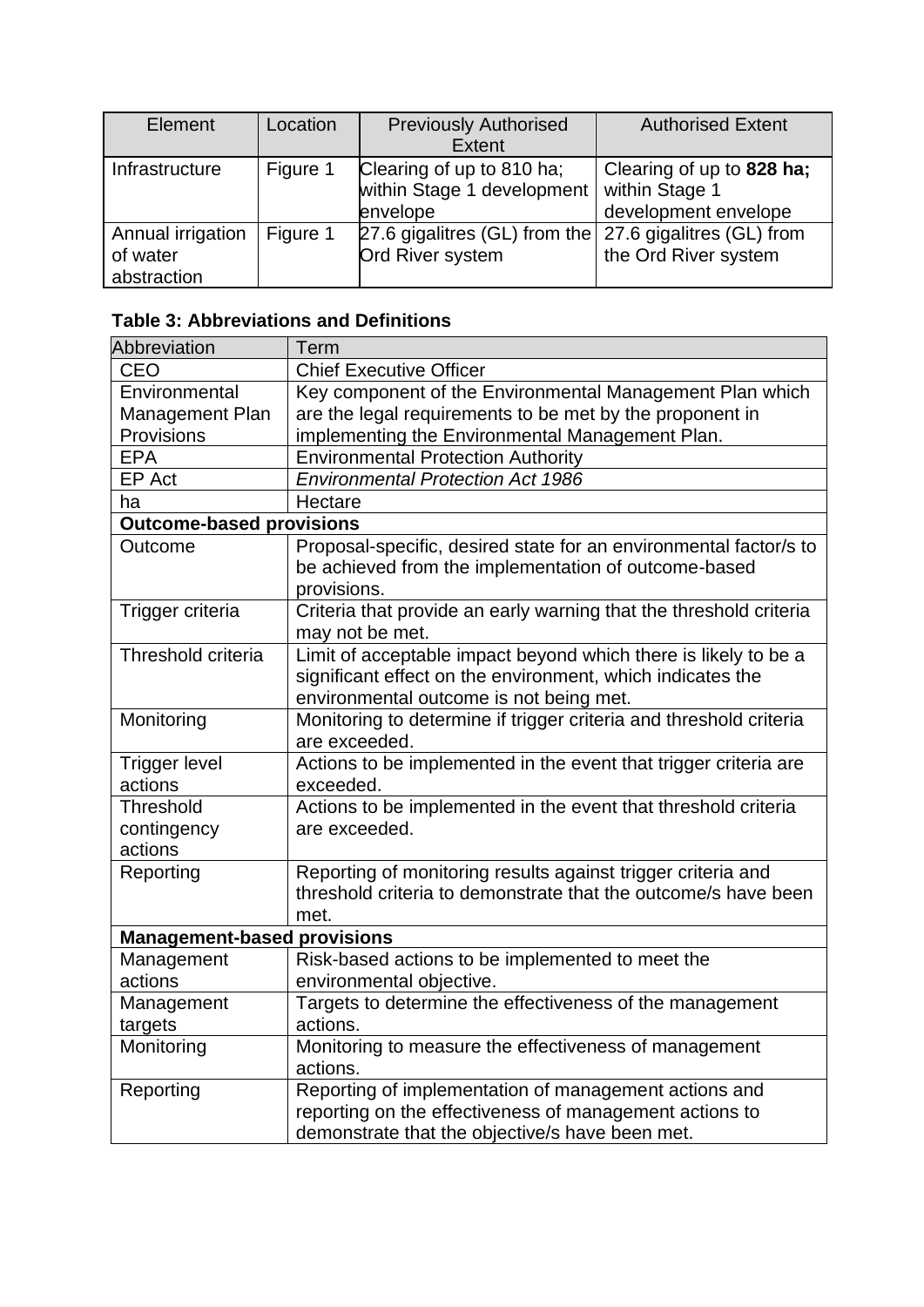# **Figure (attached)**

Figure 1 Carlton Plain Stage 1 Development Envelope

We

**Professor Matthew Tonts** CHAIR Environmental Protection Authority under delegated authority

Approval date: 1 September 2021